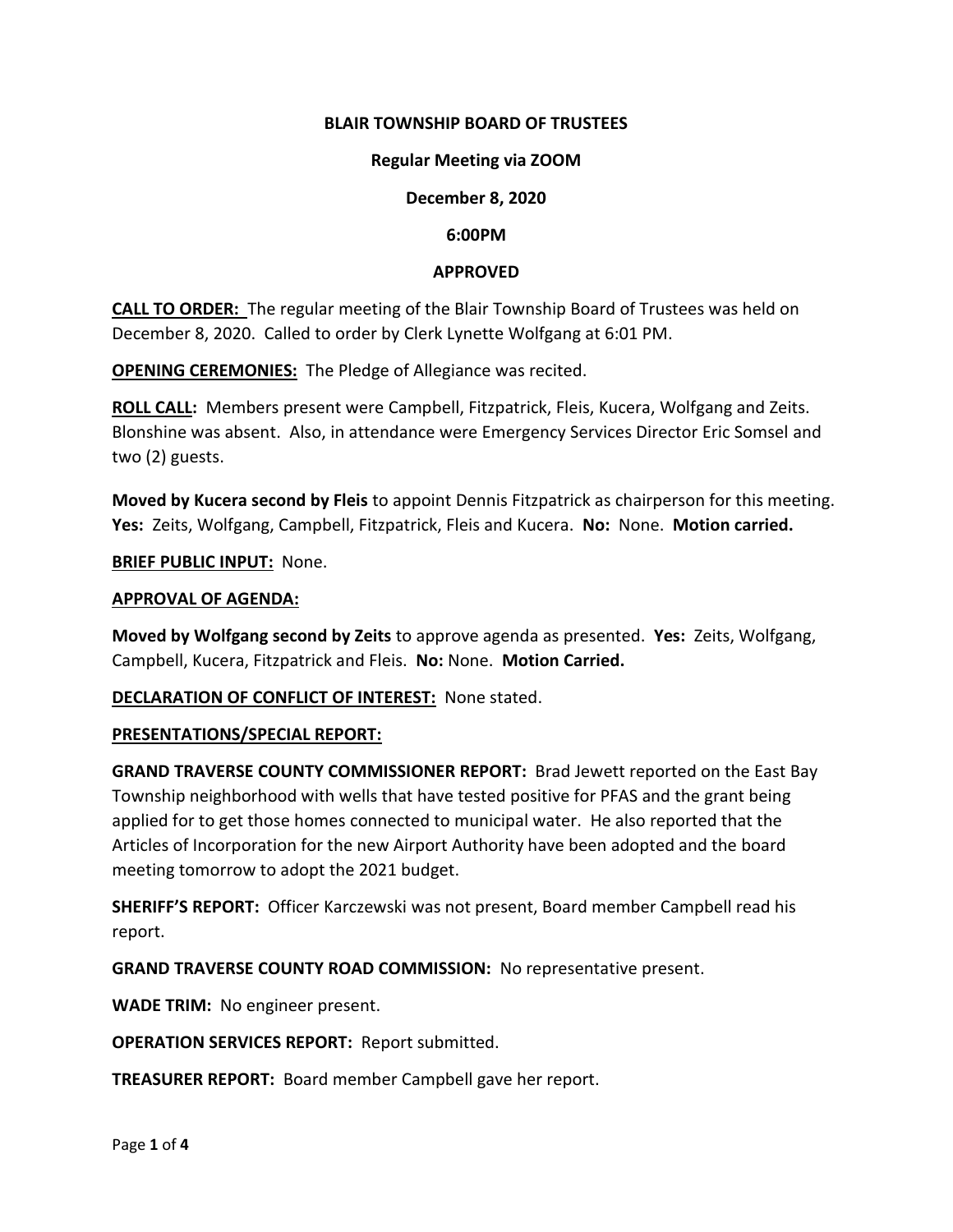# **ANNOUNCEMENTS/CORRESPONDENCE:**

Board member Kucera reported that he had e-mailed water operator Patrick Gallagher with questions about well #4 and that Patrick called him and answered all of his questions thoroughly. He thanked Patrick for everything he and Ryan do.

Board member Wolfgang read correspondence from several election workers thanking the board for the additional *COVID hazard* pay for the November 3, 2020 election.

# **CONSENT CALENDAR:**

| <b>FUND</b>                    | <b>CHECK NUMBERS</b> | TOTALS |           | <b>REPORTS</b>                 |
|--------------------------------|----------------------|--------|-----------|--------------------------------|
| Pooled Operating               | #4448-4512           |        | 73,466.26 | <b>EMS Report</b>              |
| Trust & Agency Fund #1065-1066 |                      |        | 3,030.20  | Water Dept. Report             |
| <b>Tax Account</b>             | # -------------      |        | 0.00      | <b>Minutes Regular Meeting</b> |
| Payroll Check                  | #1669-1719           |        | 25,016.03 | November 10, 2020              |
| Direct Deposit/EFT             |                      |        | 92,267.85 |                                |

**Moved by Kucera second by Wolfgang** to approve the consent calendar as presented. **Yes:**  Kucera, Wolfgang, Zeits, Fleis, Campbell and Fitzpatrick. **No:** None. **Motion Carried.**

# **UNFINISHED BUSINESS: There was none.**

## **NEW BUSINESS:**

# **A. FY 2019/2020 Audit Review/Summary**

Steve Peacock with Rehmann presented the report and stated that the Township is in healthy financial condition and was able to stick with the timeline for the audit despite it being done remotely due to COVID 19.

**Moved by Wolfgang second by Fleis** to approve the FY 2019/2020 Audit performed by Rehmann as presented. **Yes:** Campbell, Fitzpatrick, Kucera, Wolfgang, Zeits and Fleis. **No:** None. **Motion Carried.**

# **B. Budget Amendments**

Board member Wolfgang stated that the budget needs to be amended to account for the CARES ACT grants received, as follows: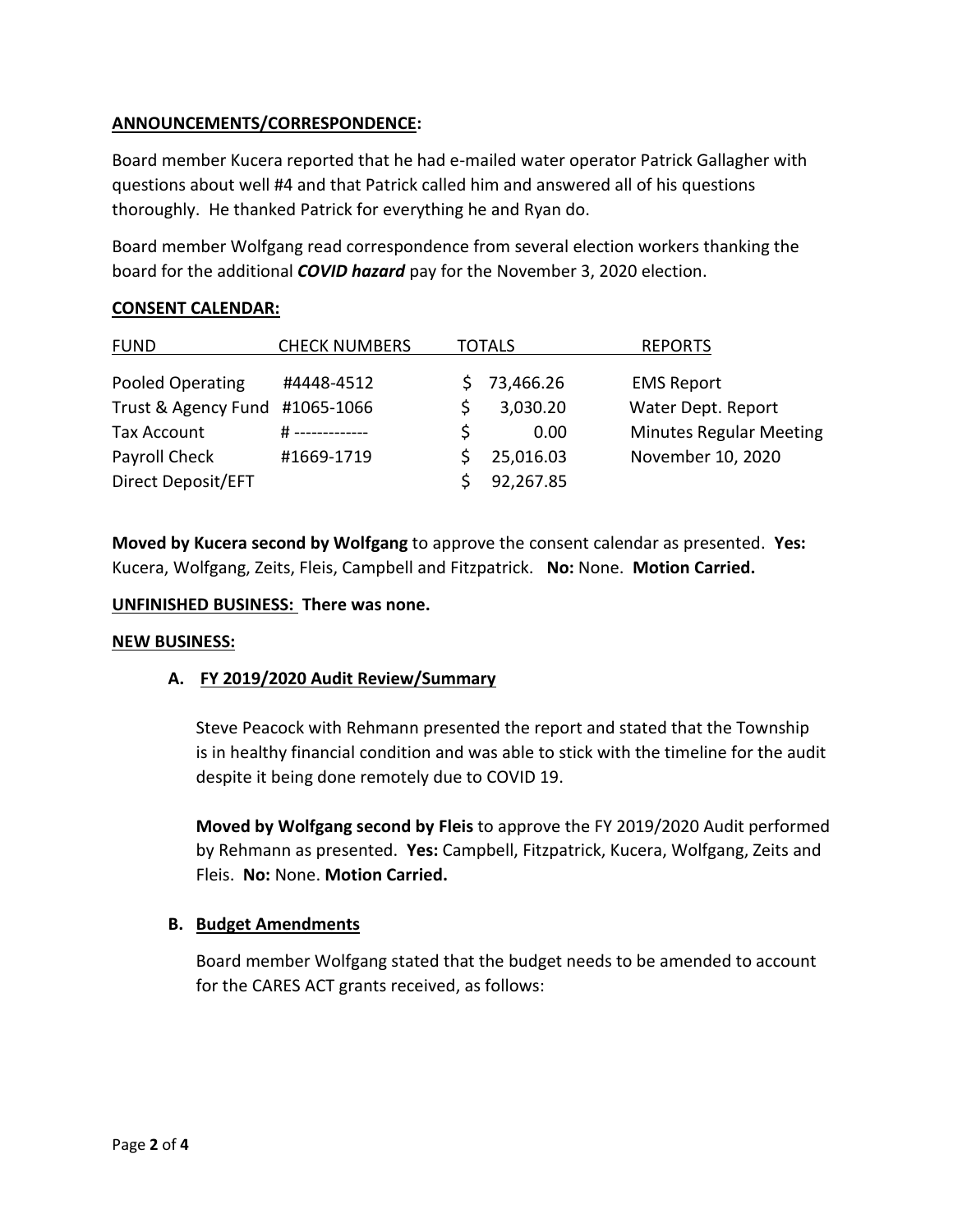# REVENUES

Increase 101-000-528.000 Other Federal Grants \$4,333.33 Increase 205-000-528.000 Other Federal Grants \$822.79 Increase 210-000-528.000 Other Federal Grants \$14,700.21 Increase 590-000-528.000 Other Federal Grants \$333.33 Increase 591-000-528.000 Other Federal Grants \$333.34

## EXPENDITURES

Increase 101-215-704.005 Deputy Clerk Wages \$500.00 Increase 101-215-714.000 FICA \$76.50 Increase 101-253-704.001 Deputy Treasurer Wages \$1,000.00 Increase 101-253-714.000 FICA \$153.00 Increase 101-257-706.000 Assessor Hourly \$1,000.00 Increase 101-257-714.000 FICA \$153.00 Increase 101-262-704.006 Election Assistant Wages \$500.00 Increase 101-262-714.000 FICA \$76.50 Increase 101-722-702.000 Zoning Administrator Wages \$333.33 Increase 101-722-704.007 Ordinance Enforcement Wages \$1,000.00 Increase 101-722-714.000 FICA \$203.99 Increase 210-651-702.000 EMS Wages \$13,000.00 Increase 210-651-714.000 FICA \$4,299.47 Increase 590-527-704.003 Sewer Wages \$333.33 Increase 590-527-714.000 FICA \$50.99 Increase 591-536-704.004 Water Wages \$333.34 Increase 591-536-714.000 FICA \$50.99

**Moved by Wolfgang second by Fleis** to approve the budget amendments listed per the Clerk's Office Memo. **Yes:** Zeits, Fleis, Wolfgang, Fitzpatrick, Campbell and Kucera. **No:** None. **Motion Carried.**

## **C. Re-appointments to the Board of Review**

**Moved by Fitzpatrick second by Zeits** to re-appoint Chris Christensen, Karin Cascadden, Joanne Tuck and alternate Felicia Randall to the Board of Review, all terms expiring 12/30/22. **Yes:** Wolfgang, Zeits, Kucera, Campbell, Fitzpatrick and Fleis. **No:** None. **Motion Carried.**

## **D. Set EMT Wage**

Emergency Services Director Somsel stated that last month we hired a Paid on Call EMT, and then discovered we do not have a wage set for an EMT only. He recommendation is \$14.50 per hour.